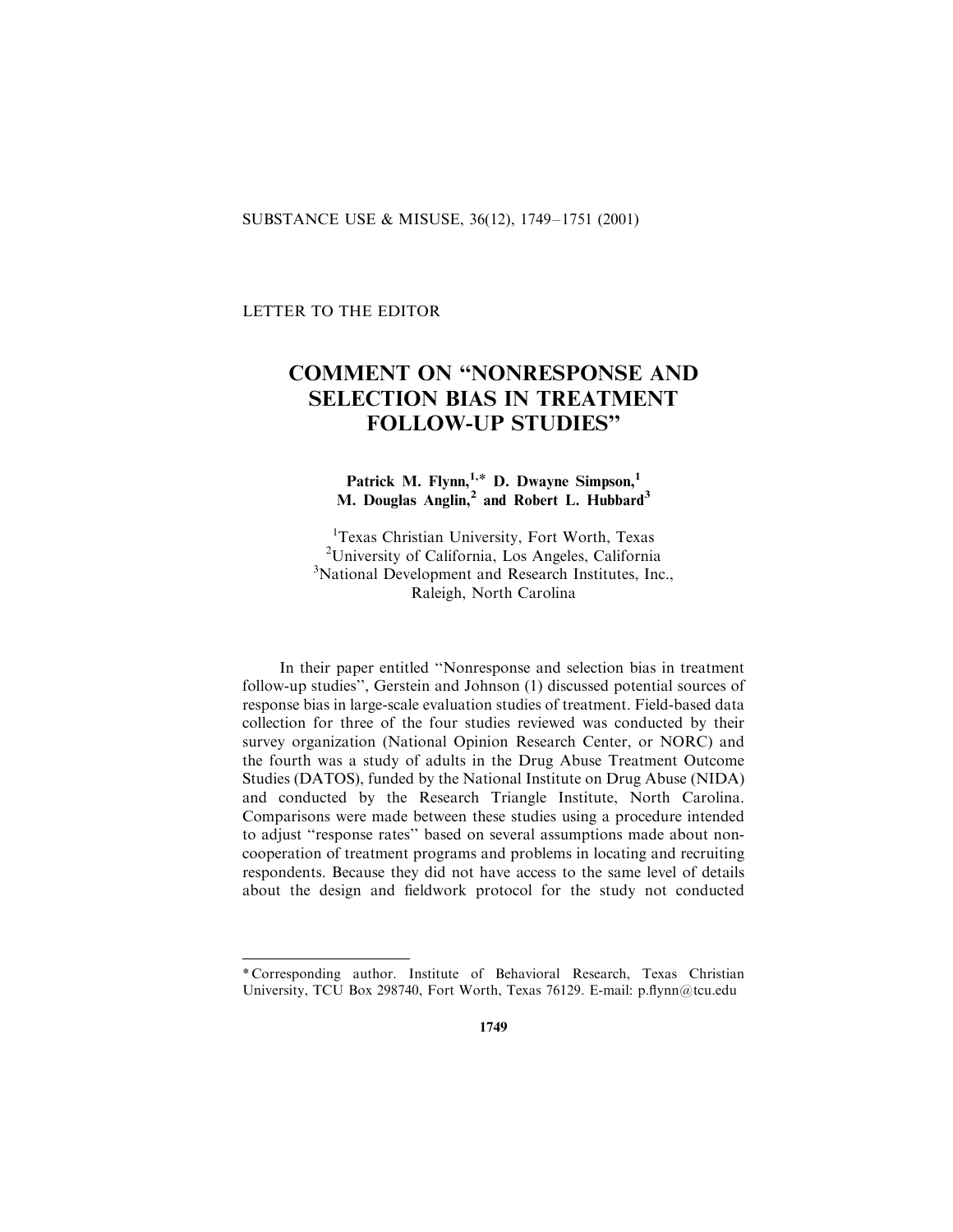by their organization, the adjustments made by Gerstein and Johnson for the DATOS follow-up sample were inappropriate and resulted in an underrepresentation of its response rate.

The adjustments made by Gerstein and Johnson (described in a footnote on page 977) involved several steps. In brief, their procedure essentially defined a denominator representing subjects eligible for followup, which included for instance patients who entered treatment during the period of study but were not included in the follow-up target sample as well as patients from programs dropped from the sample (e.g., by virtue of the low number of intakes into those programs). Their familiarity with the NORC studies allowed them to calculate common response rates for all three (ranging from 62% to 70%). For DATOS, on the other hand, the authors made several assumptions about sampling procedures which yielded an adjusted ''response rate'' of 48%, as opposed to the 74% located and 70% interviewed as reported by Flynn et al. (2). However, the sampling design for DATOS differed from the NORC studies in regard to several of the decision rules used for guiding patient selection and the use of study resources to focus on major questions of interest, especially in the follow-up phase of the overall treatment evaluation plan.

The special issue of Psychology of Addictive Behaviors (3) described the results, design rationale, and decision parameters of the DATOS follow-up fieldwork in detail. It specified that the follow-up sampling frame included all patients (i.e., sequential admissions) in 76 programs (from 11 different cities) that had greater than 20 patients in treatment and on whom the full intake battery had been completed. The resulting patient sample  $(N = 8110)$  was used to generate a random sample for follow-up  $(N = 4786)$  stratified by modality and assuring that a minimum of 1150 patients were available for each treatment type. Patients were deemed inaccessible and were thereby excluded from the follow-up sample by virtue of incarceration or hospitalization in a facility that would not permit interviewer access, and/or distance from the metropolitan area in which follow-up was being conducted  $(N = 557 \text{ or } 12\%)$ ; this led to a follow-up sample of 4229 patients and the completed interview rate of 70% noted earlier. The follow-up strategy employed in DATOS is consistent with the two earlier national treatment evaluation studies funded by the NIDA (4,5). The follow-up response rates have been comparable across these three national studies and we believe the computed 70% response rate for DATOS is appropriate, and it accurately reflects the representation of subjects in the study.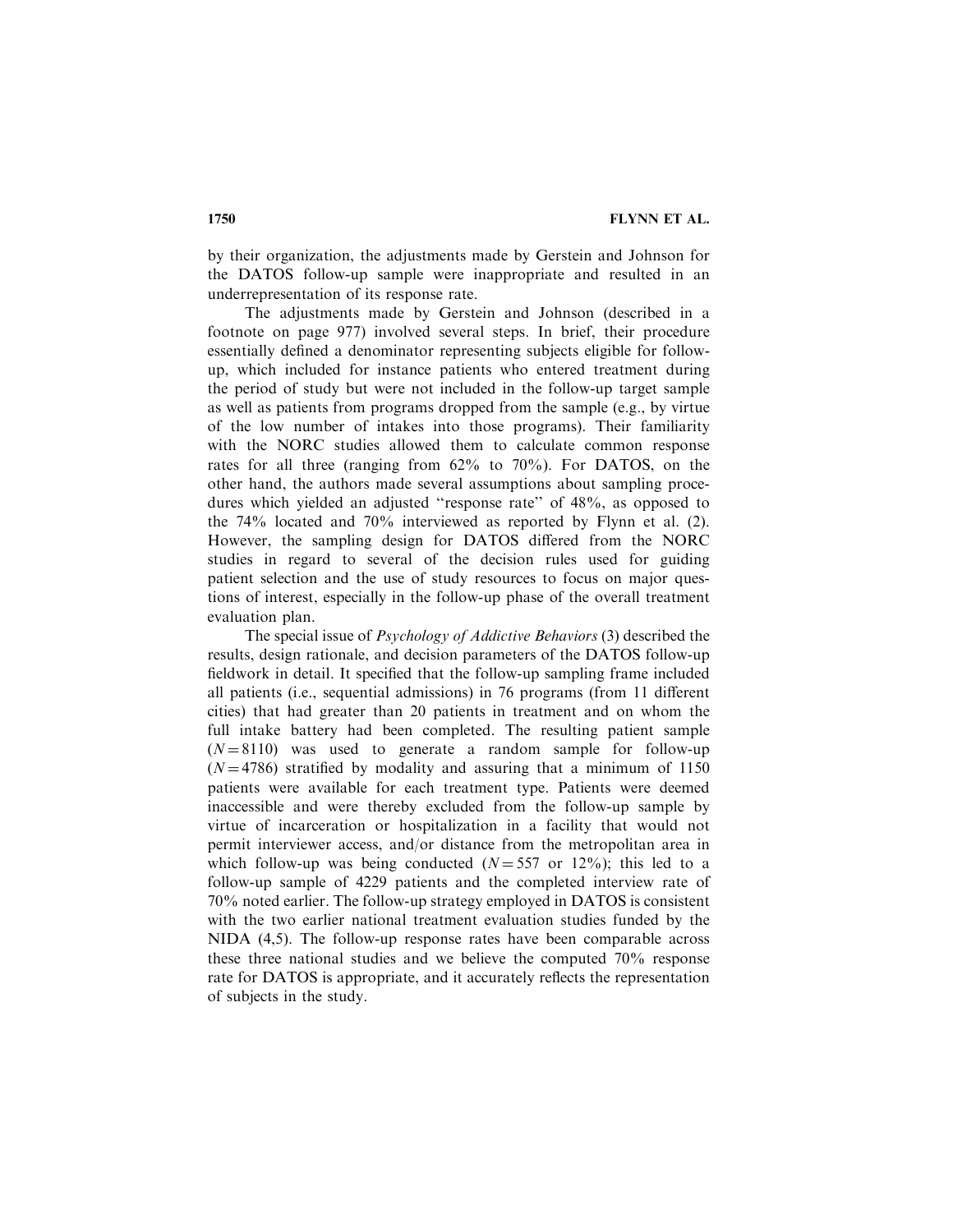#### LETTER TO THE EDITOR 1751

## REFERENCES

- 1. Gerstein, D.R.; Johnson, R.A. Nonresponse and Selection Bias in Treatment Follow-up Studies. Substance Use Misuse, 2000, 35(6–8), 971–1014.
- 2. Flynn, P.M.; Craddock, S.G.; Hubbard, R.L.; Anderson, J.; Etheridge, R.M. Methodological Overview and Research Design for the Drug Abuse Treatment Outcomes Study (DATOS). In Simpson, D.D.; Curry, S.J.; Eds.; Drug abuse treatment outcome study (DATOS) [Special Issue]. Psychol. Addict. Behav. 1997, 11, 210–337.
- 3. Simpson, D.D.; Curry, S.J. Eds. Drugabuse treatment outcome study (DATOS) [Special Issue]. Psychology Addictive Behaviors 1997, 11.
- 4. Hubbard, R.L.; Marsden, M.E.; Rachal, J.V.; Harwood, H.J.; Cavanaugh, E.R.; Ginzburg, H.M. Drug Abuse Treatment: A National Study of Effectiveness. University of North Carolina Press: Chapel Hill, NC, 1989.
- 5. Simpson, D.D.; Sells, S.B. Opioid Addiction and Treatment: A 12-year Follow-Up. Robert E. Krieger: Malabar, FL, 1990.